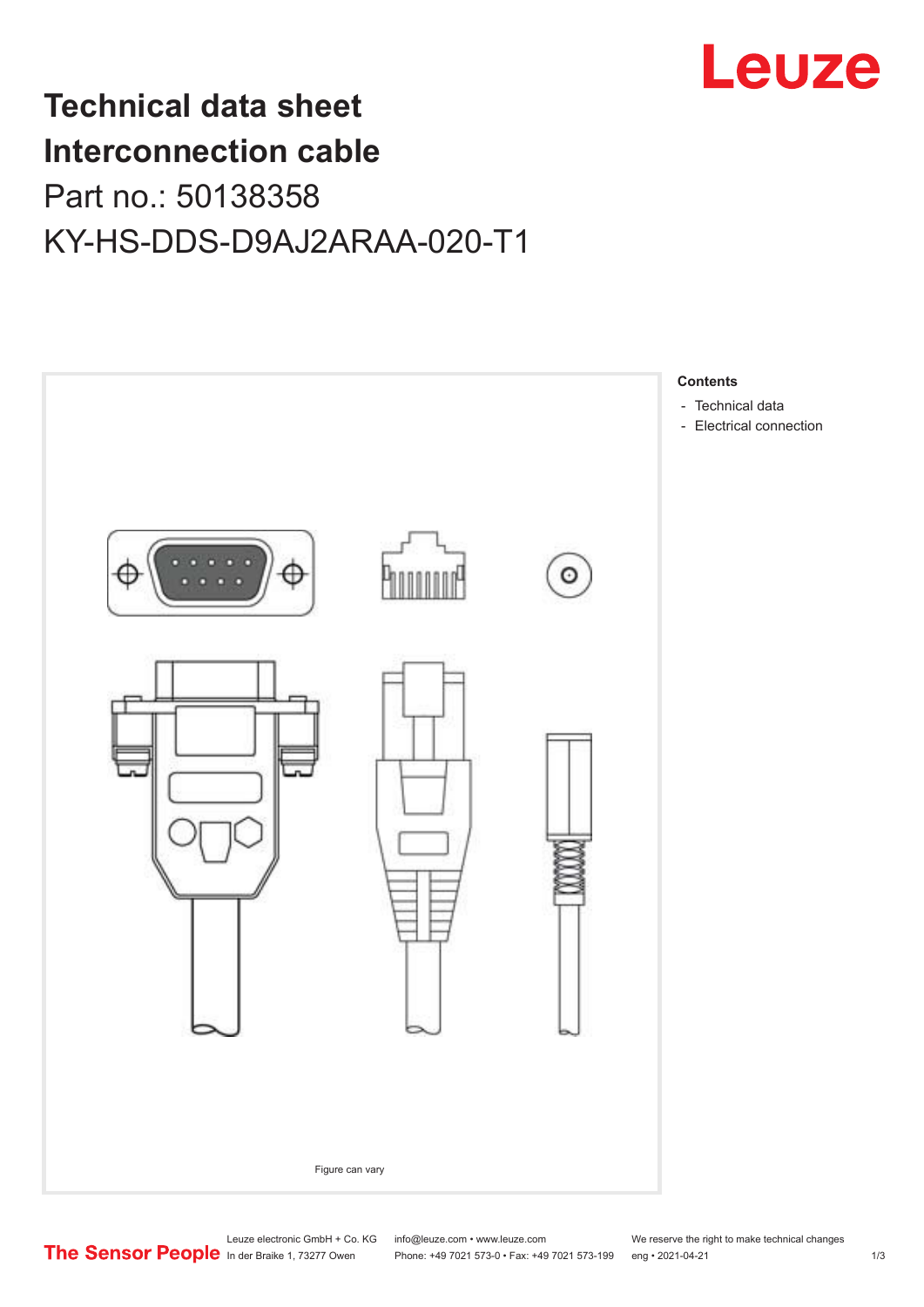## <span id="page-1-0"></span>**Technical data**

# Leuze

#### **Basic data**

| <b>Suitable for</b>                                                                | <b>HS 66x8</b>                    |
|------------------------------------------------------------------------------------|-----------------------------------|
| <b>Suitable for interface</b>                                                      | <b>RS 232</b>                     |
| <b>Connection</b>                                                                  |                                   |
| <b>Connection 1</b>                                                                |                                   |
| <b>Type of connection</b>                                                          | <b>RJ41</b>                       |
| <b>Connection 2</b><br>Type of connection<br><b>Type</b><br>No. of pins<br>Version | Sub-D<br>Female<br>9-pin<br>Axial |
| <b>Connection 3</b>                                                                |                                   |
| <b>Type of connection</b>                                                          | Connector                         |
| <b>Thread size</b>                                                                 | Pluggable                         |
| <b>Type</b>                                                                        | Female                            |
| No. of pins                                                                        | 2-pin                             |
| Version                                                                            | Axial                             |
|                                                                                    |                                   |

| Cable properties            |              |
|-----------------------------|--------------|
| <b>Number of conductors</b> | 6 Piece(s)   |
| Sheathing color             | <b>Black</b> |
| <b>Shielded</b>             | <b>Yes</b>   |
| Cable diameter (external)   | 6 mm         |
| <b>Cable length</b>         | 2.000 mm     |
| <b>Sheathing material</b>   | TPU          |
| Suitability for drag chains | No           |

#### **Classification**

| <b>Customs tariff number</b> | 85444290 |
|------------------------------|----------|
| eCl@ss 5.1.4                 | 27279201 |
| $eC/\omega$ ss 8.0           | 27279218 |
| eC <sub>1</sub> @ss 9.0      | 27060311 |
| eCl@ss 10.0                  | 27060311 |
| eCl@ss 11.0                  | 27060311 |
| <b>ETIM 5.0</b>              | EC001855 |
| <b>ETIM 6.0</b>              | EC001855 |
| <b>ETIM 7.0</b>              | EC001855 |

### **Electrical connection**

#### **Connection 1**

**Type of connection RJ41** 

| Pin            | <b>Pin assignment</b> |
|----------------|-----------------------|
| 1              | Cable ID              |
| $\overline{2}$ | $+5$ V DC             |
| 3              | <b>GND</b>            |
| $\overline{4}$ | <b>TxD RS 232</b>     |
| 5              | RxD RS232             |
| 6              | <b>RTS RS 232</b>     |
| $\overline{7}$ | <b>CTS RS 232</b>     |
| 8              | n.c.                  |
| 9              | n.c.                  |
| 10             | $+12$ V DC            |
|                |                       |



#### **Connection 2**

| Type of connection | Sub-D     |
|--------------------|-----------|
| <b>Type</b>        | Female    |
| No. of pins        | $9 - pin$ |
| <b>Version</b>     | Axial     |

#### **Pin Pin assignment**

| 1              | Shield     |
|----------------|------------|
| $\overline{2}$ | <b>TXD</b> |
| 3              | <b>RxD</b> |
| $\overline{4}$ | n.c.       |
| 5              | GND        |
| 6              | n.c.       |
| 7              | <b>CTS</b> |
| 8              | <b>RTS</b> |
| 9              | n.c.       |